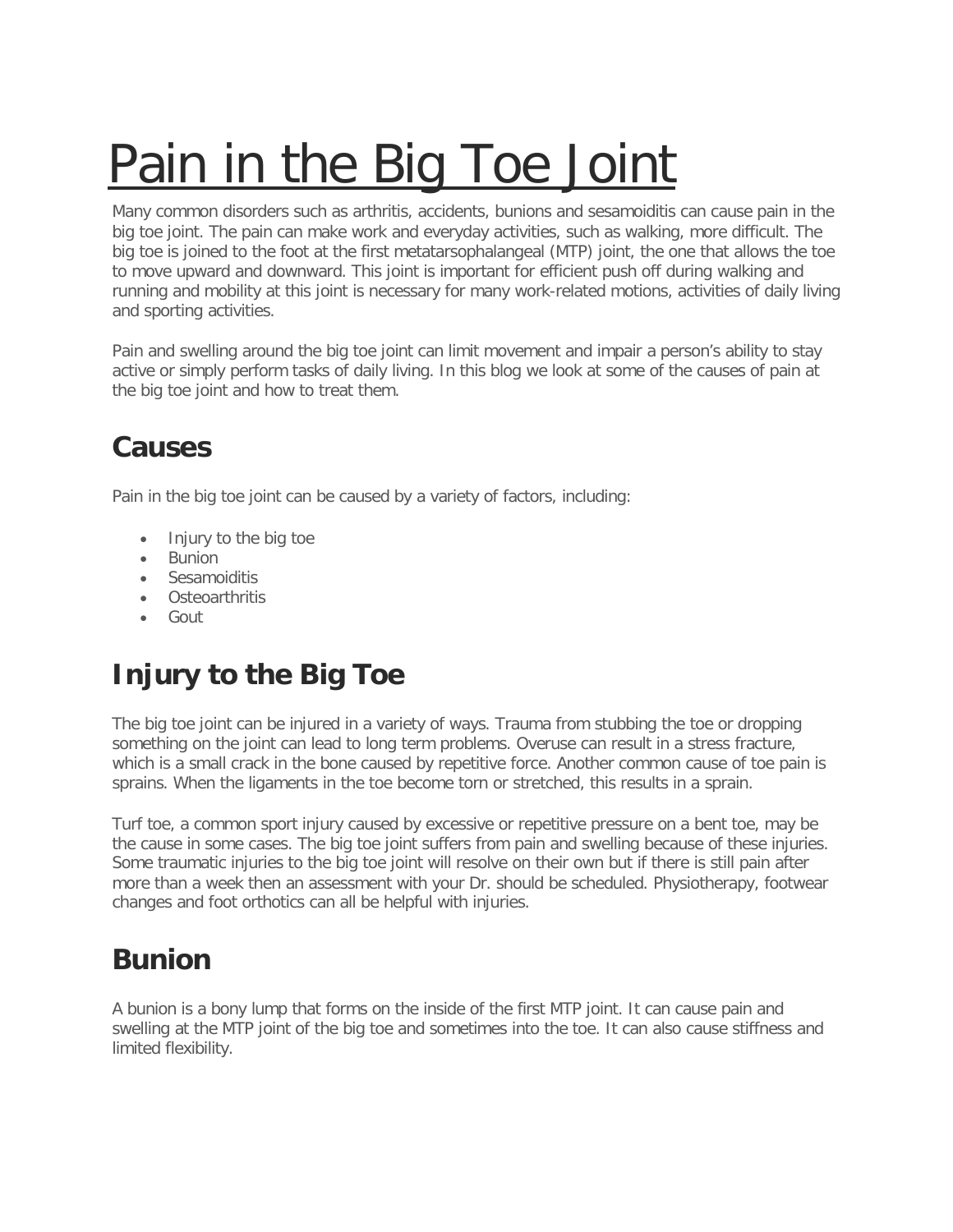The big toe may begin to turn toward the second toe, which is known as a hallux valgus deformity. This problem makes footwear fitting very difficult and can cause pain while walking or performing any activity.

Bunions can affect anyone, although they are more common in people who have a family history of bunions. They are certainly exacerbated by tight fitting or poorly fitting footwear. Treatment for bunions includes footwear changes, physiotherapy, foot orthotics, supportive devices such as toe separators and bunion guards.

#### **Sesamoiditis**

In the foot, the sesamoid bones are located beneath the first MTP joint. They are two small bones that are encapsulated by tendons that attach to the toe. Overuse of the toe causes inflammation in the sesamoid bones and associated tendons, which is known as sesamoiditis. Pain under the first MTP joint can be caused by sesamoiditis and may lead to pain, swelling, bruising, and trouble bearing weight on the sesamoids or pain when moving the toe. Treatments for sesamoiditis include accommodating the painful sesamoids using custom foot orthotics, physiotherapy to reduce swelling and improve pain levels, deeper footwear, activity modifications.

## **Osteoarthritis**

The MTP joint of the big toe is the most common site of osteoarthritis in the foot. Osteoarthritis is a type of arthritis that develops because of wear and tear at the joint. Arthritis in the toe can produce discomfort, achiness, and joint pain even in the early stages. As the pain continues you may make unconscious changes to the way you walk in order to avoid the first MTP. These compensations can lead to pain elsewhere in the foot and in other joints and muscles of the legs. You may also develop a bump on the top of the joint and limited motions of the first MTP. Treatments include physiotherapy, foot orthotics, medications for pain reduction.

## **Gout**

Gout is an accumulation of uric acid crystals in the joint. Uric acid is a waste product that passes through the bloodstream before being excreted in urine by the kidneys. Uric acid crystallization and the creation of tiny deposits are possible side effects of high uric acid levels. It can be excruciatingly painful when this happens in the joints. Signs of gout in the first MTP include swelling, heat, redness, extreme pain with motion or pressure. Treatments include medication, activity modification, footwear changes.

To confirm or determine the exact diagnosis of your toe pain, please visit your family physician.

#### **Pedorthic Treatment and relief**

If you are experiencing pain in the first MTP joint, see your Dr. Your doctor may recommend a consult with a Canadian Certified Pedorthist to see what conservative treatments are available for your pain. A pedorthist will perform a biomechanical assessment of your feet and lower limbs,